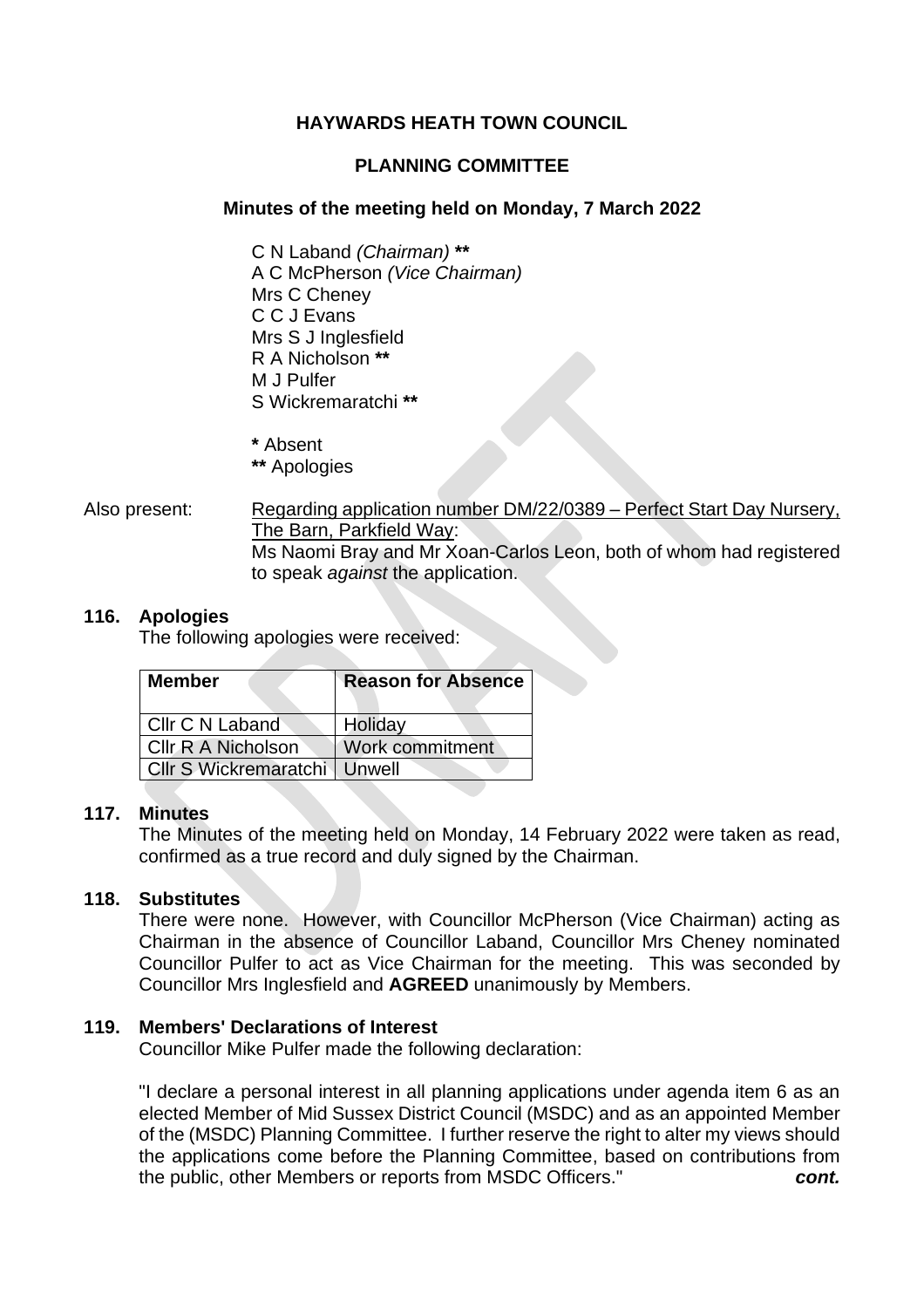# **119. Members' Declarations of Interest (cont.)**

One other declaration was made as follows:

| <b>Member</b>      | <b>Application No.</b> | <b>Location</b>      | <b>Nature of Interest</b> |
|--------------------|------------------------|----------------------|---------------------------|
| Cllr A C McPherson | DM/22/0389             | <b>Perfect Start</b> | Personal                  |
|                    |                        | Day Nursery,         |                           |
|                    |                        | The Barn,            | <b>CIIr McPherson</b>     |
|                    |                        | Parkfield Way        | withdrew from the         |
|                    |                        |                      | meeting whilst            |
|                    |                        |                      | this item was             |
|                    |                        |                      | being considered          |
|                    |                        |                      | and temporarily           |
|                    |                        |                      | handed over               |
|                    |                        |                      | chairmanship to           |
|                    |                        |                      | <b>Cllr Pulfer</b>        |

# **120. Planning Appeals**

Members noted the following appeal **decision**, the appeal having been lodged as a result of MSDC's decision to refuse planning permission:

| Date Decided &<br><b>References</b>                                       | <b>Site</b>                                                   | <b>Description</b>                                                                              | <b>Decision</b>  |
|---------------------------------------------------------------------------|---------------------------------------------------------------|-------------------------------------------------------------------------------------------------|------------------|
| 14/02/2022<br>AP/22/0001<br>APP/D3830/D/21/3288956<br>(DM/21/1775 refers) | 5 Frankton Avenue<br><b>HAYWARDS HEATH</b><br><b>RH16 3QX</b> | Retrospective<br>permission for<br>an approx.<br>2 metre fence<br>along the<br>perimeter of the | <b>Dismissed</b> |
|                                                                           |                                                               | property.                                                                                       |                  |

# **121. Licensing Applications**

There were none.

# **122. Comments and Observations on Planning Applications**

Members made comments and observations on 19 planning applications as per Appendix 1 attached.

**123. Items Agreed as Urgent by the Chairman** There were none.

The meeting closed at 8:10pm.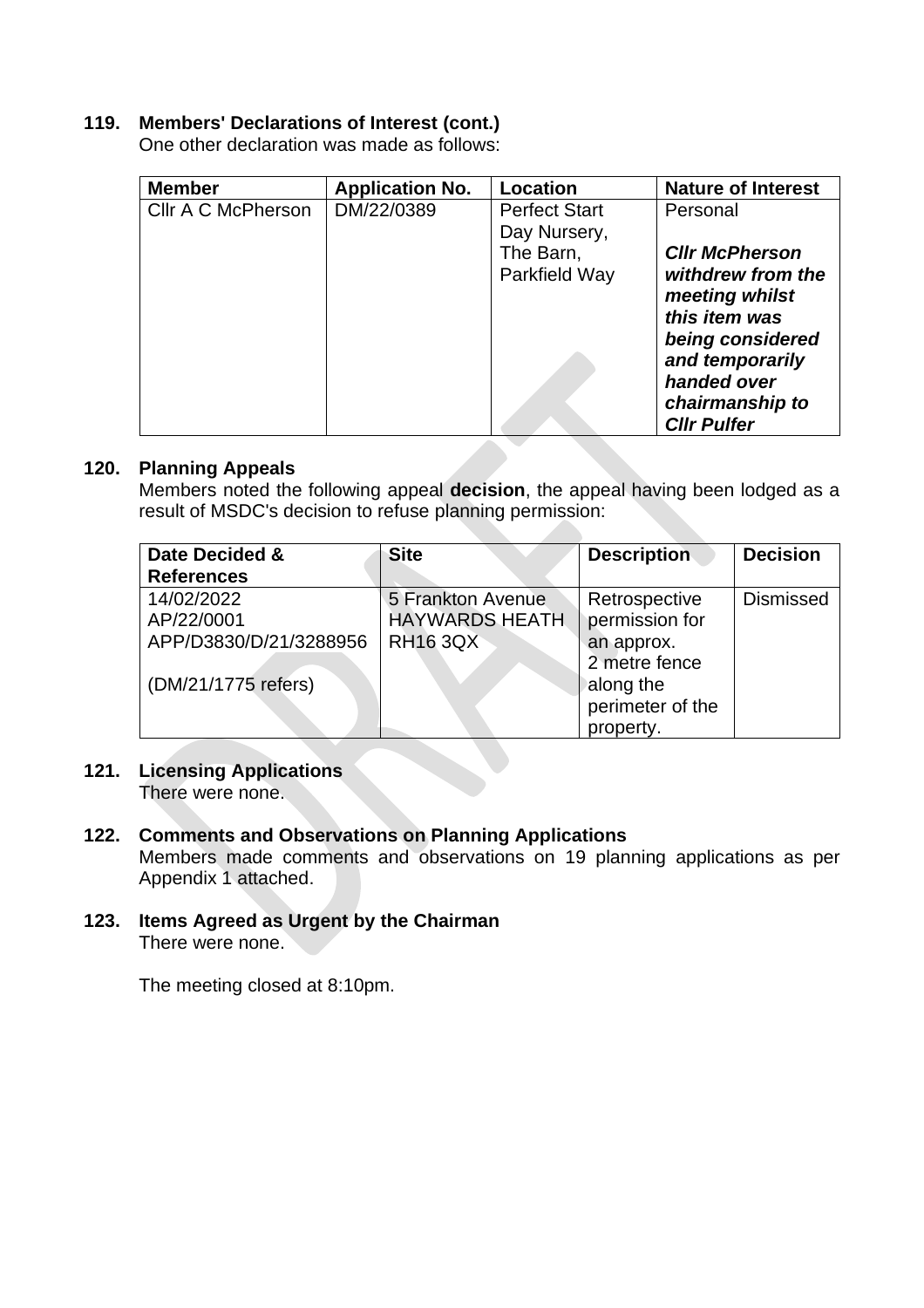# **APPENDIX 1**

# **Week 1**

### **DM/21/2202 – 59–63 South Road Ashenground**

Change of use of second floor and addition to remaining second floor, extensions to third and fourth floors to provide 6 no. 1-bed and 9 no. 2-bed flats.

Whilst the Town Council commends the inclusion of more residential accommodation in the town centre, after due consideration it **OBJECTS** to this particular application for the following reasons:

- 1. the proposed extension to create third and fourth floors would result in an overdevelopment of the site and would be contrary to Policies E9 and H8 of the Haywards Heath Neighbourhood Plan;
- 2. the proposal would give rise to an overbearing and discordant form of development which would dominate the adjacent United Reformed Church and would be detrimental to the streetscape of South Road in general;
- 3. the provision of only 5 on-site parking spaces is inadequate for the development proposed and would add to the pressure for on-street parking in a locality where there is insufficient capacity.

The Town Council would welcome the submission of a revised proposal which incorporates **a)** a more appropriate height for the building, i.e. lower, and **b)** a more aesthetic design which integrates the retail frontage with the floors above.

### **DM/22/0170 – 15 College Road Heath**

Single storey rear extension with new Velux.

No comment.

**DM/22/0389 – Perfect Start Day Nursery, The Barn, Parkfield Way Lucastes** Variation of condition no. 8 of allowed Appeal AP/18/0032 (planning ref. DM/17/0857) to change the outdoor playtime hours of 9am–5pm to the full opening hours of 7.30am–6.15pm.

The Town Council **OBJECTS** to this application on the grounds that extending the outdoor playtime hours to the full opening hours of 7:30am to 6:15pm would be detrimental to the amenities of residents living nearby, with particular regard to noise and disturbance.

Paragraph 25. of the Planning Inspector's Appeal Decision Notice dated 04/09/2018 (Mid Sussex District Council Appeal reference AP/18/0032 and Planning reference DM/17/0857) states the following:

'I note the appellant wishes to use the outdoor play area over the full operational day, 07:30 to 18:30. However, I consider this would extend outdoor play activity to times of the morning and early evening when local residents would expect to enjoy a reasonable level of tranquillity. However, the reduced outdoor play times of 09:00 to 17:00, as suggested by the Council, would ensure that adjoining occupiers would not be disturbed by child play noise at these morning and early evening times of the day.'

The Inspector stipulated condition no. 8) in order to safeguard the relative peace and quiet that residents could reasonably expect to enjoy in the early morning and late afternoon. There is no reason for that expectation to have changed and so the Town Council believes the application should be refused and the original condition upheld.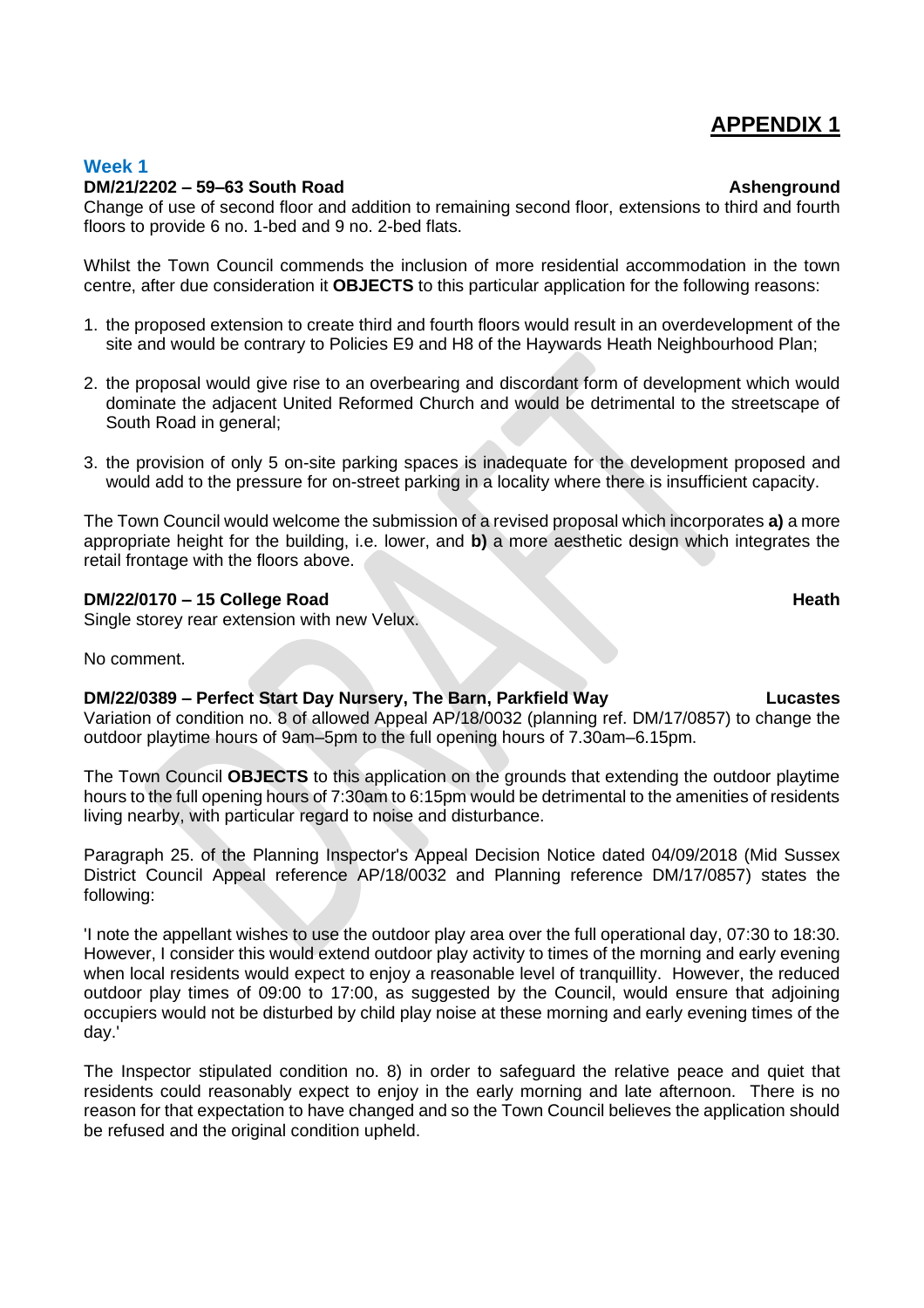### **DM/22/0408 – 25 Summerhill Close Heath**

Proposed variation to planning condition number 3 relating to planning application DM/20/3685

No comment.

# **DM/22/0413 – 5 Eastern Road Bentswood**

Demolition of existing conservatory and addition of new rear and side extensions.

No comment.

# **DM/22/0434 – 363 Franklands Village Franklands**

1 x Bird Cherry (Prunus avium) – remove overhanging 20cm limb across public footpath and neighbouring garden.

The Town Council defers this decision to Mid Sussex District Council's Tree Officer.

# **DM/22/0448 – The Coach House, 5 Bolnore Road Lucastes**

Conifer Trees x 3 (G1) – reduce by approx. 4 metres in height and trim sides. Lawson Cypress x 2 (T2 and T3) – fell. Lawson Cypress (T4) – reduce by approx. 8 metres leaving an approx. 4.5 metre tall stem. Eucalyptus (T5) – re-pollard removing approx. 3 metres of new growth only. Portuguese Laurel and Cherry Laurel, (G6) – reduce by approx. 4 metres.

The Town Council defers this decision to Mid Sussex District Council's Tree Officer.

# **Week 2**

# **DM/22/0007 – Land at Oakwood Court Lucastes**

Full planning permission for 6 new parking spaces at Oakwood Flats, Amberley Close. Amended plans received 04.02.2022 showing reduction in the number of proposed parking spaces to 5.

The Town Council notes the submission of amended plans (received by Mid Sussex District Council on 04/02/2022) showing a reduction in the number of proposed parking spaces to 5 and has no comment to make.

# **DM/22/0450 – 65 Sheppeys Ashenground**

Demolition of existing garage and erection of a single storey outbuilding to the rear of the applicant's garden, to accommodate a home gym and study.

No comment.

# **DM/22/0469 – The Mews Vets Ltd, 4 Haywards Road Ashenground**

Proposed replacement single storey rear lobby to include WC and consulting room.

No comment.

# **DM/22/0475 – 89 Penland Road Heath**

Demolition of the garage and workshop, construction of single storey rear and front extension, twostorey side extension, together with associated internal and external alterations.

No comment.

# **DM/22/0491 – 25 Gatesmead Heath**

Proposed single storey rear extension and wider front door frame.

No comment.